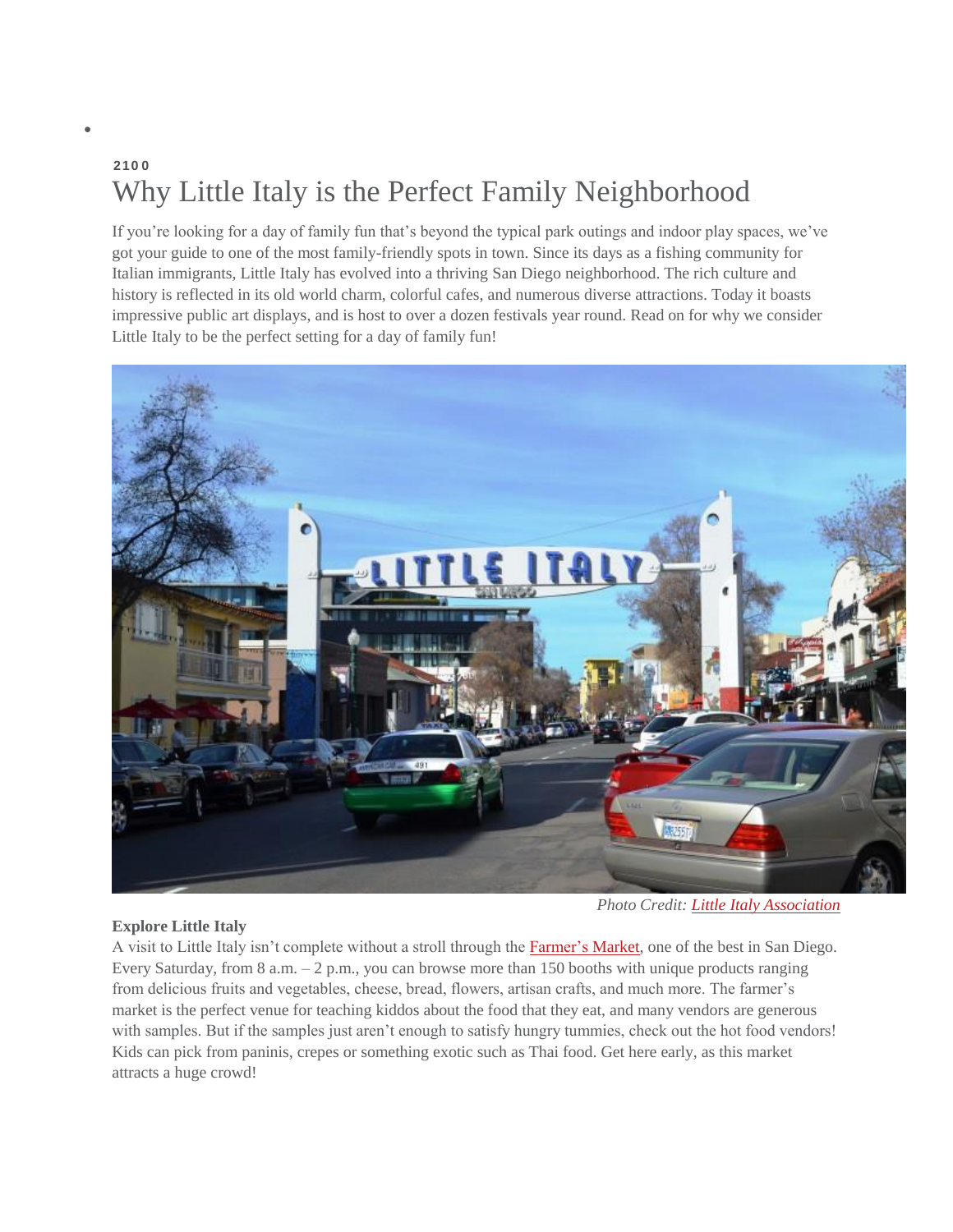

*Photo Credit: Little Italy [Association](http://www.littleitalysd.com/)*

If you've got little ones who need a break from the Farmers Market, check out **[Amici](http://www.littleitalysd.com/points-of-interest/amici-park/) Park**. Here you'll find bocce ball courts (bring your own bocce balls), a small amphitheater and a large grassy area to run around in. Since the grass playing field is located next to an elementary school, the public is welcome to enjoy the space when school is not in session. Don't miss the quaint, public art installation titled "Recipe for Friendship" complete with checkerboard tablecloths made from Italian glass mosaics.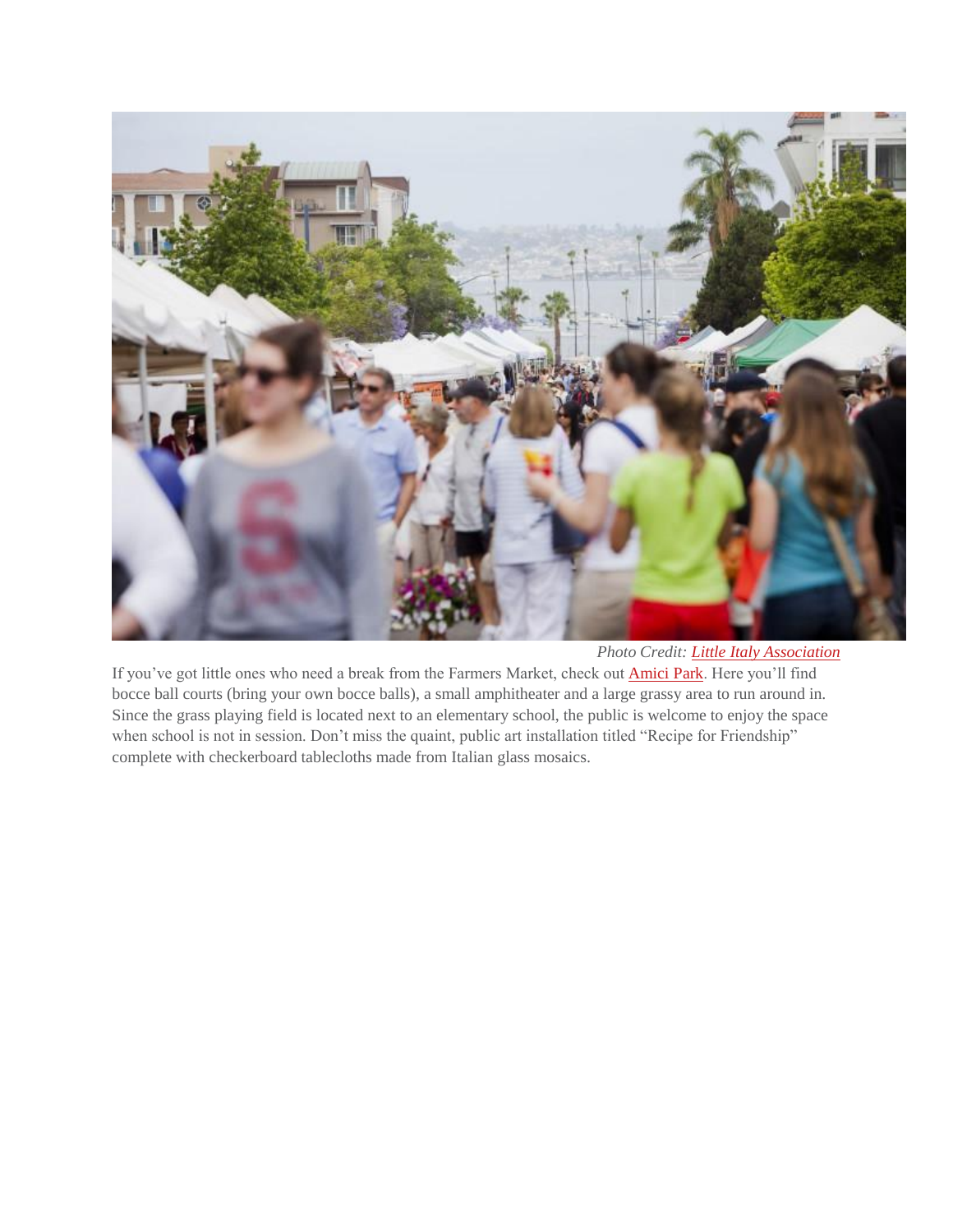

*Photo Credit: Marissa Mullen*

Got a firetruck lover? Future firefighters can hop aboard a real fire engine at **The [Firehouse](http://www.sandiegofirehousemuseum.com/) Museum**. A favorite among kids, this small museum once served as the home to the fire station in Little Italy. Today, it houses relics such as a 1903 Metropolitan Steamer and other fire station nostalgia that kids are sure to love. We love that entrance is free for kids. And don't miss the few gift items for sale.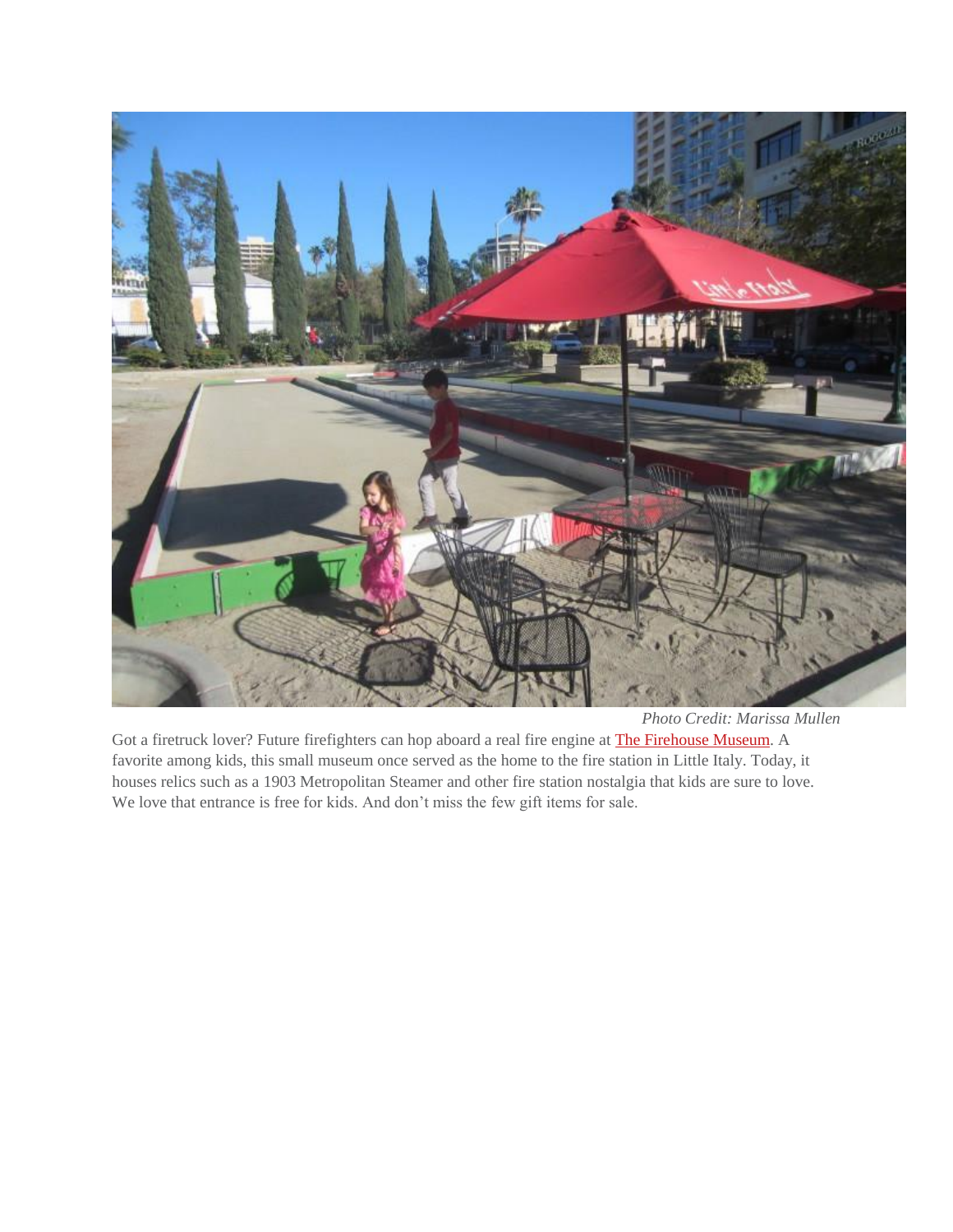

## **Beat the Heat**

*Photo Credit: Jack M. via [Yelp](http://www.yelp.com/biz_photos/san-diego-firehouse-museum-san-diego?select=REVRmj6tbaEulMoVJ6ELqg)*

The weather is warming up, and that means splash time at the [Waterfront](http://www.sandiegocounty.gov/parks/Waterfrontpark.html) Park. This park features two separate water areas on both sides of the County Administrative building, as well as a cool playground. Kids can test the waters and dip their toes in the giant shallow pools, then run through the fountains that spray overhead. The water feature — combined with innovative play equipment at the playground and a lovely view of the ships will keep kids occupied for hours. The recent addition of three playful, whimsical sculptures from world renowned artist Niki de Saint Phalle provides yet another reason to visit and some great photo opps.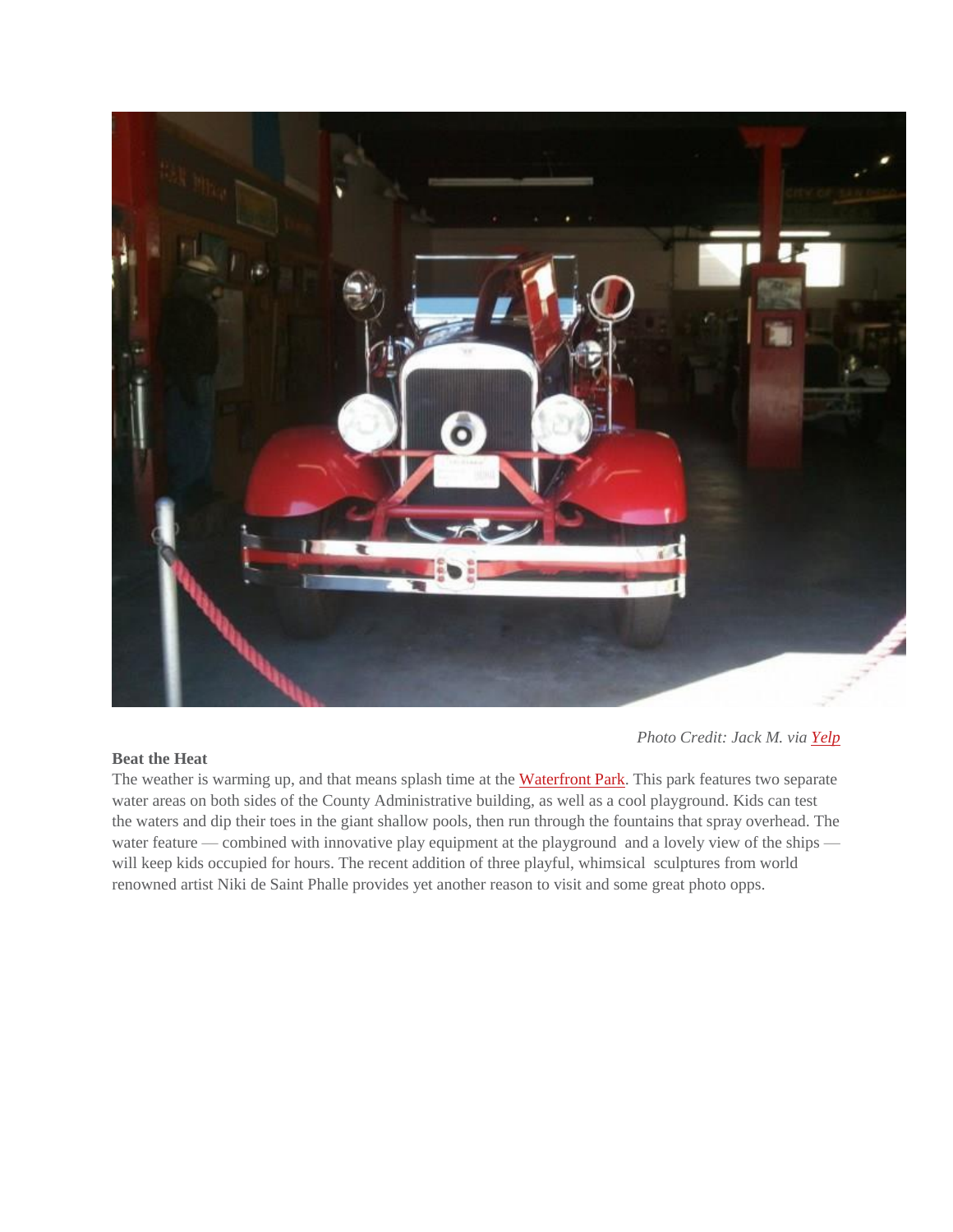

## **Where to Eat**

*Photo Credit: Stacy J. via [Yelp](http://www.yelp.com/biz_photos/waterfront-park-san-diego?select=VZgbTahgAfIcc6uahH48Wg&userid=jM29rpC4T72M28SAbXnu3w)*

If the Farmer's Market didn't fill you up, there's no shortage of restaurants and great food in Little Italy. What kid doesn't love pizza? [NaPizza](http://www.na-pizza.com/) is a newer establishment that is quickly gaining attention for its unique concept and gourmet flair. Not only do they serve square pizza, but they also are committed to using only organic, locally sourced ingredients. Don't forget to save room for a slice of Nutella pizza for dessert. Nestled in the heart of Little Italy is local favorite, *[Landini's](http://www.landinispizzeria.com/) Pizzeria*. This nofrills neighborhood eatery specializes in New York style "pizza by the slice." For the picky eaters, there is a variety of toppings to choose from, as well as an impressive selection of delicious pasta dishes.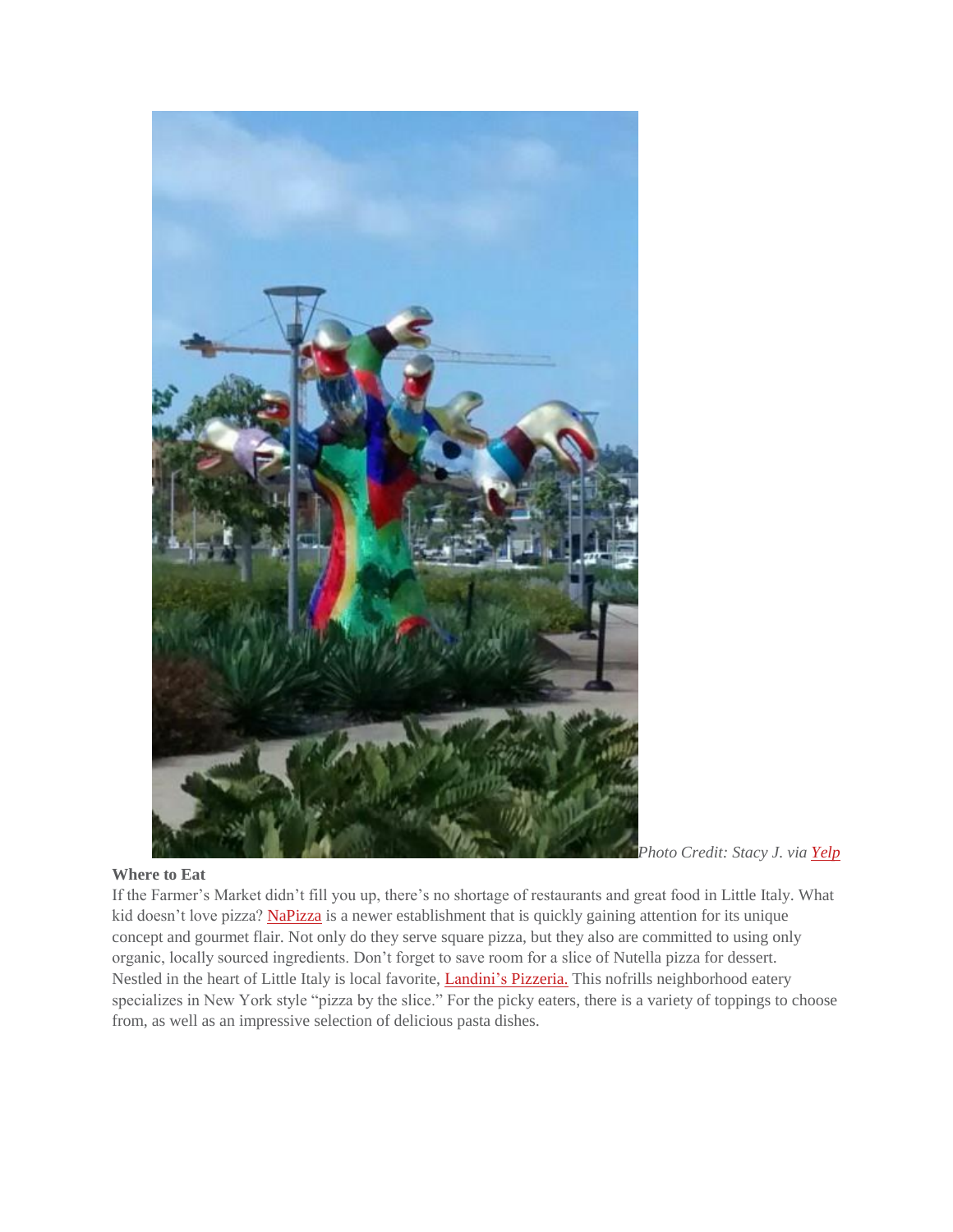

*Photo Credit: Vicki S. via [Yelp](http://www.yelp.com/biz_photos/napizza-san-diego?select=SqPMTLunQGMcohm-jTxPXQ)* If the kids have been extra good, take them for a treat! You can't go wrong with refreshing gelato or a piping hot Italian chocolate at **Pappalecco**. And it's hard to resist the cannolis at Caffe Italia.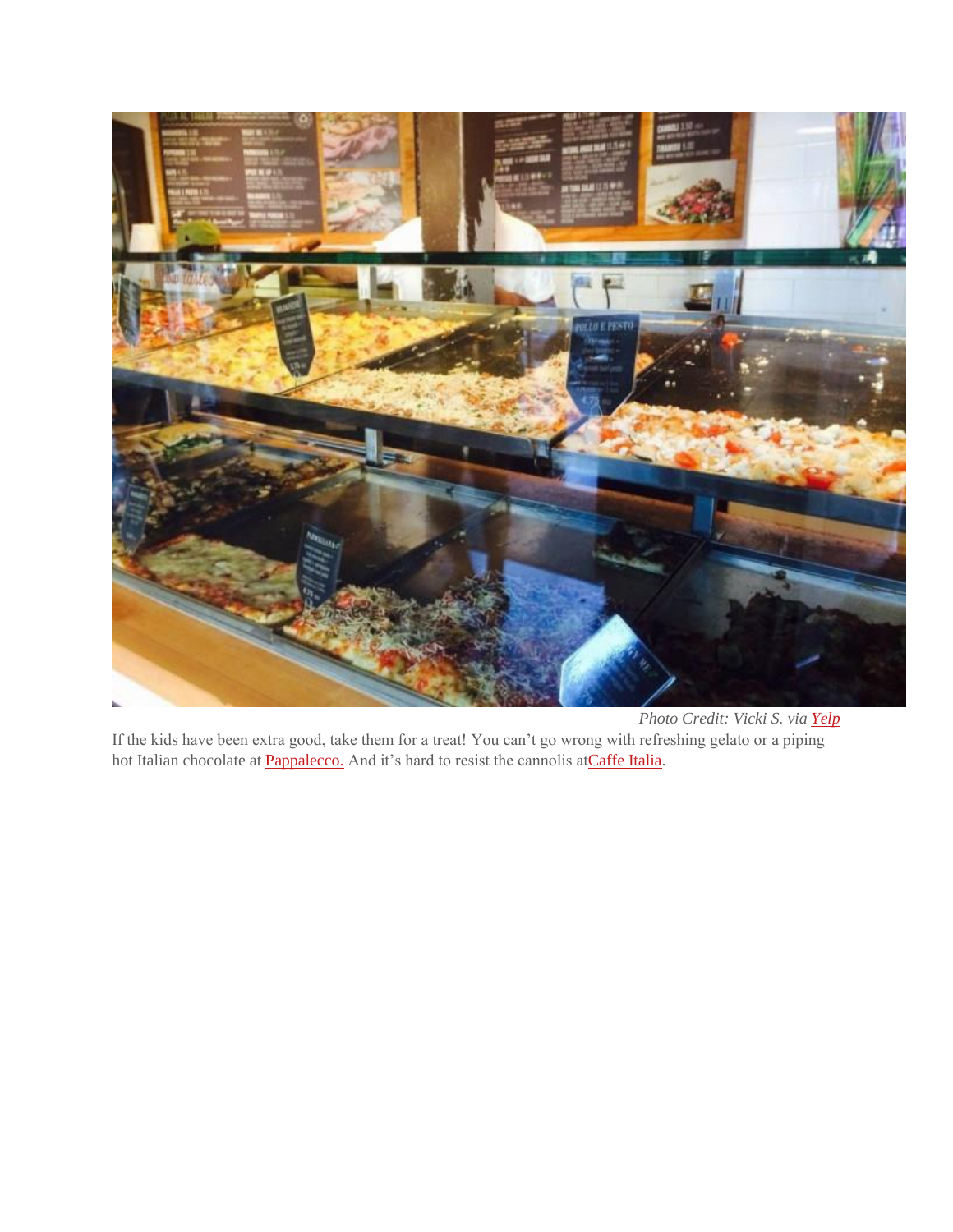

*Photo Credit: Kevin W. via [Yelp](http://www.yelp.com/biz_photos/pappalecco-san-diego-2?select=rUcIH_64rTwBL0_ZougniQ&userid=d8KR5c1ievS0C53h4fhEeQ)*

Once you've got your pizza and treats in hand, head over to the **Piazza [Basilone](http://www.yelp.com/biz/piazza-basilone-san-diego)** to eat your goodies. This charming outdoor space was designed for **The Little Italy [Assciation](http://www.littleitalysd.com/)** and named for Italian American war hero, Gunnery Seargent John Basilone. This cozy spot is the ideal place for families to gather, eat and relax. Numerous celebrations throughout the year are also held at this spot. Take advantage of the café seating or the amphitheater and watch the kiddos enjoy the fountain!